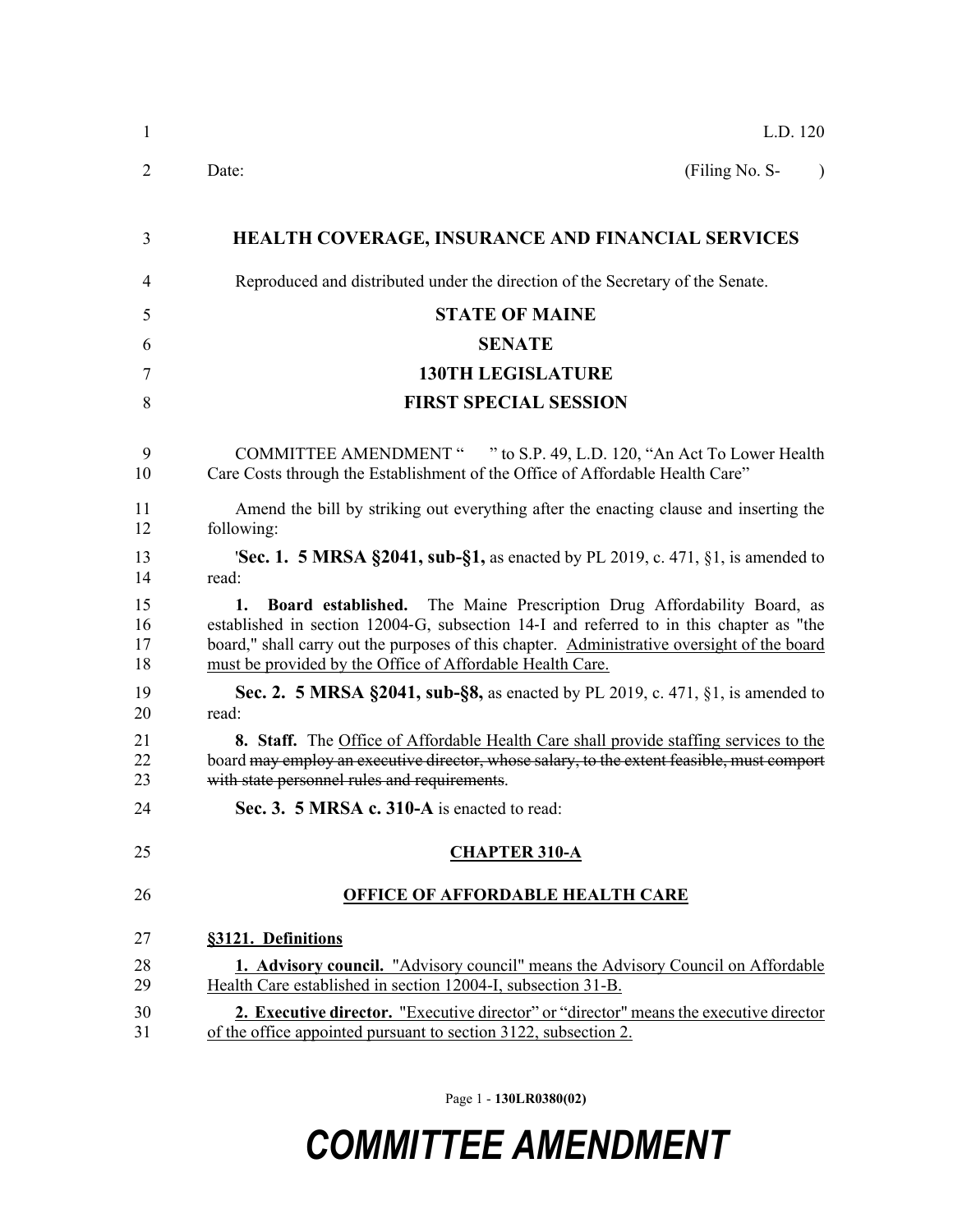| 1              | 3. Legislative oversight committee. "Legislative oversight committee" means the              |
|----------------|----------------------------------------------------------------------------------------------|
| $\overline{c}$ | joint standing committee of the Legislature having jurisdiction over health coverage         |
| 3              | matters.                                                                                     |
| 4              | 4. Office. "Office" means the Office of Affordable Health Care established in section        |
| 5              | 3122, subsection 1.                                                                          |
| 6              | §3122. Office of Affordable Health Care                                                      |
| 7              | <b>1. Office established.</b> The Office of Affordable Health Care is established as an      |
| 8              | independent executive agency for the purpose of analyzing health care costs in this State    |
| 9              | in accordance with the duties set forth in this chapter and as provided in this section.     |
| 10             | <b>2. Director; appointment.</b> The Governor shall appoint the executive director, subject  |
| 11             | to review by the legislative oversight committee and to confirmation by the Legislature.     |
| 12             | The director shall serve for a 5-year term of office. The director may continue to serve     |
| 13             | beyond the end of the 5-year term until a successor is appointed and qualified. Any vacancy  |
| 14             | occurring must be filled by appointment for the unexpired portion of the term. Any willful   |
| 15             | violation of this chapter by the director constitutes sufficient cause for removal of the    |
| 16             | director by the Governor and on the address of both branches of the Legislature.             |
| 17             | <b>3. Duties.</b> The office's duties must be performed independently under the general      |
| 18             | policy direction of the legislative oversight committee and the advisory council. The office |
| 19             | shall report at least annually to the Governor and the legislative oversight committee       |
| 20             | pursuant to section 3125 and upon request of the legislative oversight committee on matters  |
| 21             | affecting the cost of health care in this State. The office shall, at a minimum, use data    |
| 22             | available from the Maine Health Data Organization, established pursuant to Title 22,         |
| 23             | chapter 1683, and the Maine Quality Forum, established in Title 24-A, section 6951, to:      |
| 24             | A. Analyze health care cost growth trends and correlation to the quality of health care;     |
| 25             | B. Analyze health care spending trends by consumer categories, payer type, provider          |
| 26             | categories or any other measurement that presents available data in a manner that may        |
| 27             | assist the legislative oversight committee in understanding health care cost drivers,        |
| 28             | health care quality and utilization trends, consumer experience with the health care         |
| 29             | system or any other aspect of the health care system;                                        |
| 30             | C. Monitor the adoption of alternative payment methods in this State and other states        |
| 31             | that foster innovative health care delivery and payment models to reduce health care         |
| 32             | cost growth and improve the quality of health care;                                          |
| 33             | D. Based upon the data obtained and the analysis pursuant to paragraphs A to C,              |
| 34             | develop proposals for consideration by the legislative oversight committee on potential      |
| 35             | methods to improve the cost-efficient provision of high-quality health care to the           |
| 36             | residents of this State;                                                                     |
| 37             | E. Based upon the data obtained and the analysis pursuant to paragraphs A to C,              |
| 38             | conduct a systemic review of the health care system and develop proposals to improve         |
| 39             | coordination, efficiency and quality of the health care system;                              |
| 40             | Develop proposals for consideration by the legislative oversight committee on                |
| 41             | potential methods to improve consumer experience with the health care system,                |
| 42             | including the provision of a consumer advocacy function on health care matters not           |
| 43             | addressed by the Health Insurance Consumer Assistance Program established in Title           |

Page 2 - **130LR0380(02)**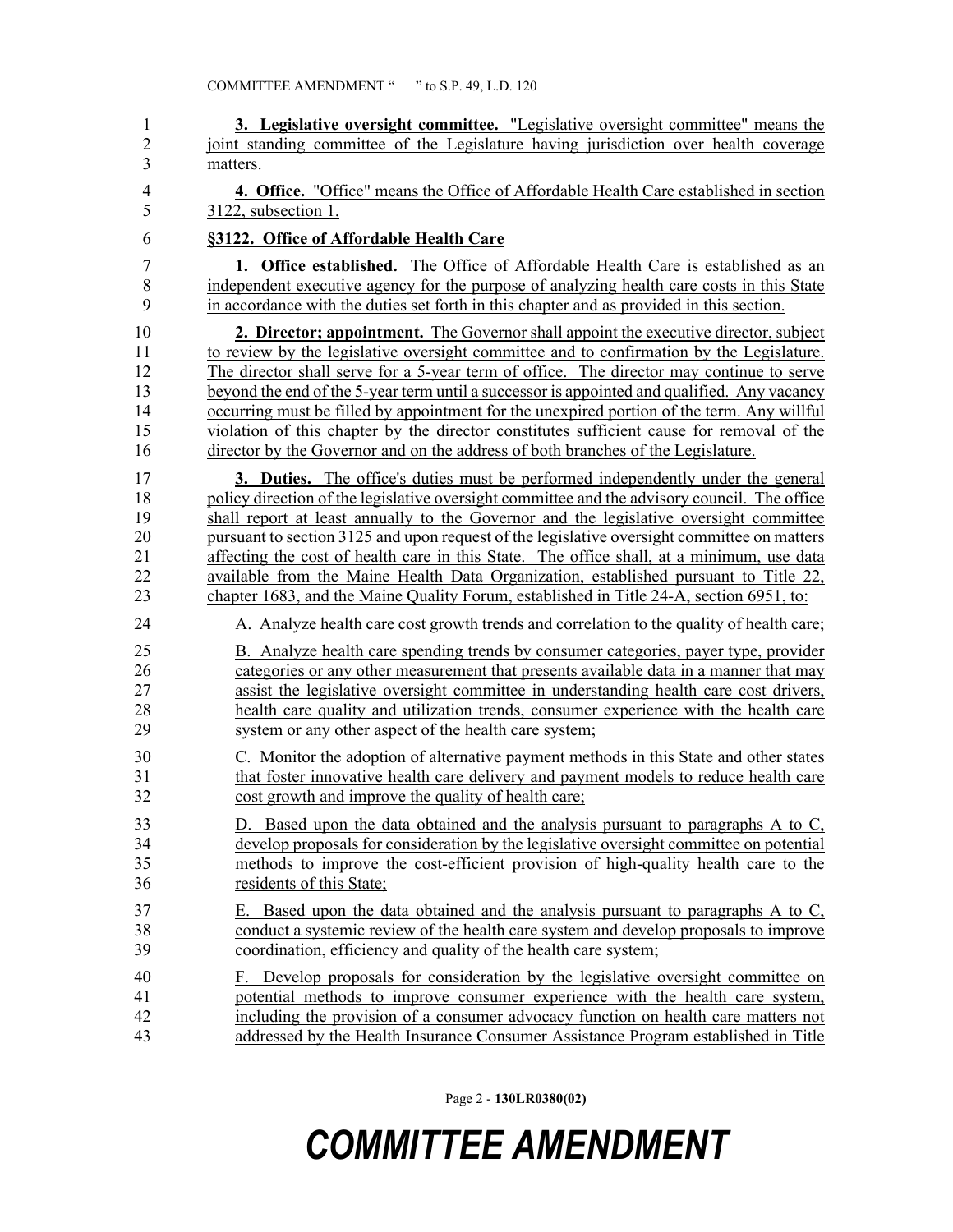| 1                    | 24-A, section 4326 or the Department of Professional and Financial Regulation,                                                                                                                                                                                                                                                          |
|----------------------|-----------------------------------------------------------------------------------------------------------------------------------------------------------------------------------------------------------------------------------------------------------------------------------------------------------------------------------------|
| $\overline{2}$       | Bureau of Insurance, Consumer Health Care Division established in Title 24-A, section                                                                                                                                                                                                                                                   |
| 3                    | 4321; and                                                                                                                                                                                                                                                                                                                               |
| 4                    | G. Provide staffing assistance to the Maine Prescription Drug Affordability Board                                                                                                                                                                                                                                                       |
| 5                    | established in chapter 167.                                                                                                                                                                                                                                                                                                             |
| 6                    | <b>4. Data; confidentiality.</b> Data provided to the office under subsection 3 is confidential                                                                                                                                                                                                                                         |
| 7                    | to the same extent it is confidential while in the custody of the entity that provided the data                                                                                                                                                                                                                                         |
| 8                    | to the office.                                                                                                                                                                                                                                                                                                                          |
| 9                    | <b>5. Staffing.</b> The director shall appoint staff as needed to carry out the duties and                                                                                                                                                                                                                                              |
| 10                   | responsibilities under this chapter. The appointment and compensation of the staff are                                                                                                                                                                                                                                                  |
| 11                   | subject to the Civil Service Law.                                                                                                                                                                                                                                                                                                       |
| 12                   | <b>6. Coordination with other entities.</b> The director may contract with individuals or                                                                                                                                                                                                                                               |
| 13                   | entities and may seek assistance and coordinate efforts in accordance with this chapter with                                                                                                                                                                                                                                            |
| 14                   | other agencies or divisions of State Government and with other entities as long as the                                                                                                                                                                                                                                                  |
| 15                   | contract, assistance or coordination does not present a conflict of interest. For the purposes                                                                                                                                                                                                                                          |
| 16                   | of this subsection, "conflict of interest" means an association, including a financial or                                                                                                                                                                                                                                               |
| 17                   | personal association, that has the potential to bias or have the appearance of biasing the                                                                                                                                                                                                                                              |
| 18                   | office's decisions or the conduct of the office's activities.                                                                                                                                                                                                                                                                           |
| 19                   | <b>7. Budget.</b> The revenues and expenditures of the office are subject to legislative                                                                                                                                                                                                                                                |
| 20                   | approval in the biennial budget process. The director shall prepare the budget for the                                                                                                                                                                                                                                                  |
| 21                   | administration and operation of the office in accordance with the provisions of law that                                                                                                                                                                                                                                                |
| 22                   | apply to departments of State Government.                                                                                                                                                                                                                                                                                               |
| 23                   | <b>8.</b> Legal counsel. The Attorney General, when requested, shall furnish any legal                                                                                                                                                                                                                                                  |
| 24                   | assistance, counsel or advice the office requires in the discharge of its duties.                                                                                                                                                                                                                                                       |
| 25                   | <b>9. Grants.</b> The office may solicit, receive and accept grants, funds or anything of                                                                                                                                                                                                                                               |
| 26                   | value from any public or private organization and receive and accept contributions of                                                                                                                                                                                                                                                   |
| 27                   | money, property, labor or any other thing of value from any legitimate source.                                                                                                                                                                                                                                                          |
| 28<br>29<br>30<br>31 | 10.<br><b>Rulemaking.</b> The office may adopt rules as necessary for the proper<br>administration and enforcement of this chapter, pursuant to the Maine Administrative<br>Procedure Act. Unless otherwise specified, rules adopted pursuant to this chapter are<br>routine technical rules as defined in chapter 375, subchapter 2-A. |
| 32                   | §3123. Advisory Council on Affordable Health Care                                                                                                                                                                                                                                                                                       |
| 33                   | The Advisory Council on Affordable Health Care, established in section 12004-I,                                                                                                                                                                                                                                                         |
| 34                   | subsection 31-B, is an advisory council to the office on matters affecting the cost of health                                                                                                                                                                                                                                           |
| 35                   | care in this State.                                                                                                                                                                                                                                                                                                                     |
| 36                   | 1. Duties of advisory council. The advisory council shall advise the office on matters                                                                                                                                                                                                                                                  |
| 37                   | affecting the cost of health care in this State.                                                                                                                                                                                                                                                                                        |
| 38                   | 2. Membership. The advisory council consists of 13 members as follows:                                                                                                                                                                                                                                                                  |
| 39                   | A. Eleven members of the advisory council appointed as follows, subject to review by                                                                                                                                                                                                                                                    |
| 40                   | the legislative oversight committee and confirmation by the Senate:                                                                                                                                                                                                                                                                     |
| 41                   | (1) Six members appointed by the President of the Senate, including one member                                                                                                                                                                                                                                                          |
| 42                   | who represents hospital interests, one member who represents primary care                                                                                                                                                                                                                                                               |

Page 3 - **130LR0380(02)**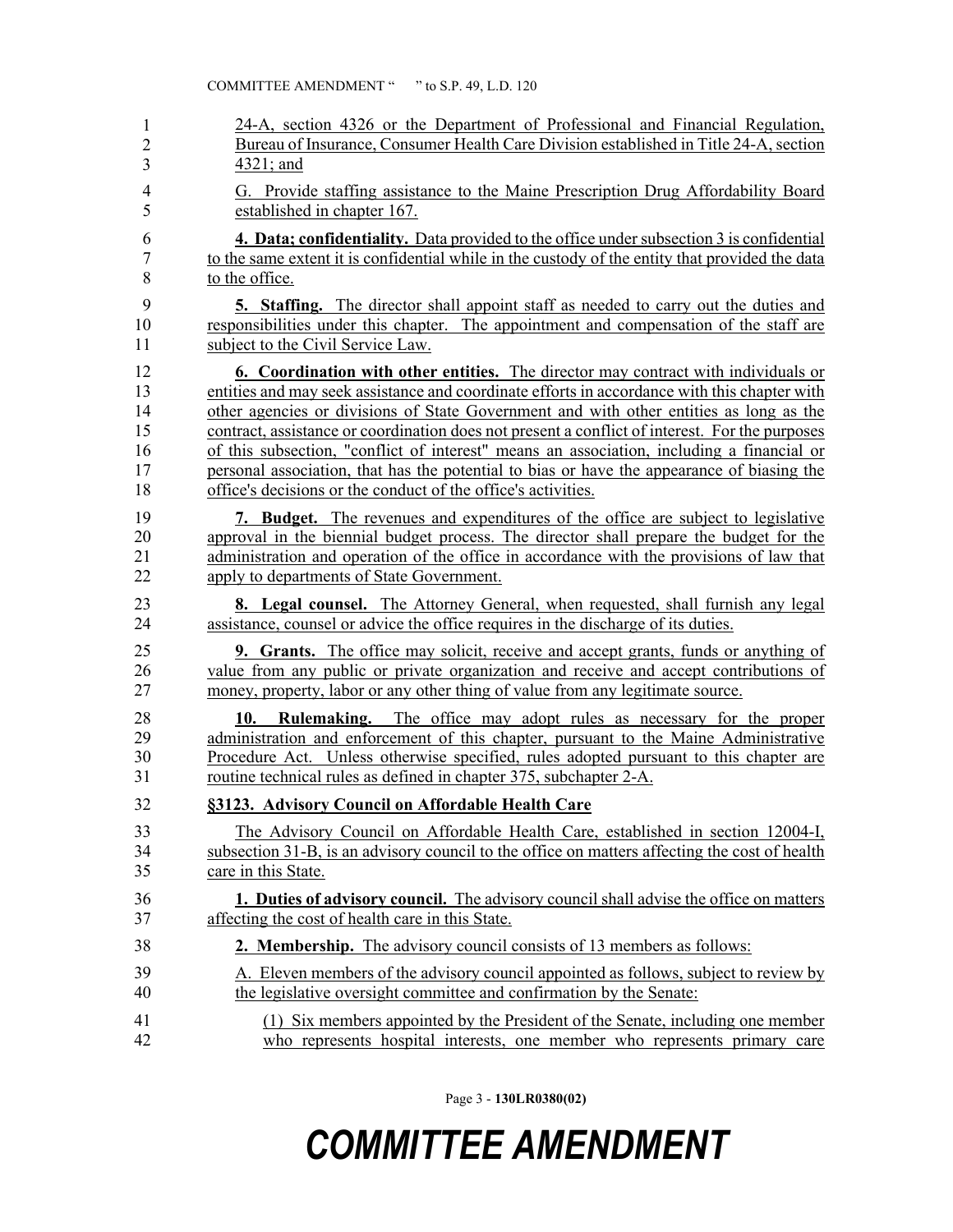| 1              | provider interests, one member who represents behavioral health care provider                       |
|----------------|-----------------------------------------------------------------------------------------------------|
| $\overline{c}$ | interests, one member who represents the interests of older residents of this State,                |
| 3              | one member who is a health care consumer advocate and one member with                               |
| $\overline{4}$ | expertise in health economics and research; and                                                     |
| 5              | (2) Five members appointed by the Speaker of the House, including one member                        |
| 6              | who represents health insurance interests, one member who represents purchasers                     |
| $\overline{7}$ | of health care, one member with demonstrated expertise in health care delivery,                     |
| 8              | health care management at a senior level or health care finance and administration,                 |
| 9              | one member who represents the health care workforce and one member with                             |
| 10             | expertise in health economics and research; and                                                     |
| 11             | B. Two ex officio nonvoting members:                                                                |
| 12             | (1) The Commissioner of Health and Human Services or the commissioner's                             |
| 13             | designee; and                                                                                       |
| 14<br>15       | The Commissioner of Administrative and Financial Services or the<br>(2)<br>commissioner's designee. |
| 16             | <b>3. Terms of office.</b> Appointed members of the advisory council serve 5-year terms             |
| 17             | and may be reappointed. A vacancy for an unexpired term must be filled in accordance                |
| 18             | with subsection 2, paragraph A or B. A member may serve until a replacement is appointed            |
| 19             | and qualified.                                                                                      |
| 20             | 4. Chair; vice-chair. The advisory council shall annually elect a chair and a vice-                 |
| 21             | chair from among its members.                                                                       |
| 22             | <b>5. Quorum.</b> Seven voting members of the advisory council constitute a quorum.                 |
| 23             | <b>6.</b> Affirmative vote. An affirmative vote of a majority of the voting members is              |
| 24             | required for any action taken by the advisory council.                                              |
| 25             | <b>7. Meetings.</b> The advisory council shall meet at least once every 2 months and may            |
| 26             | also meet at other times at the call of the chair. Meetings may be cancelled or postponed           |
| 27             | at the discretion of the chair. All meetings of the advisory council are public proceedings         |
| 28             | within the meaning of Title 1, chapter 13, subchapter 1.                                            |
| 29             | <b>8. Recusal.</b> A member of the advisory council with a conflict of interest shall elect to      |
| 30             | be recused. For purposes of this subsection, "conflict of interest" means any instance in           |
| 31             | which a member, staff member or contractor of the advisory council or an immediate family           |
| 32             | member of the member, staff member or contractor of the advisory council has received or            |
| 33             | could receive either of the following:                                                              |
| 34             | A. A direct financial benefit of any amount deriving from the results or findings of a              |
| 35             | study or determination by or for the advisory council; or                                           |
| 36             | B. A financial benefit from individuals or companies that own or manufacture                        |
| 37             | prescription drugs or health care services or items to be studied by the advisory council           |
| 38             | that in the aggregate exceeds \$5,000 per year. For purposes of this paragraph,                     |
| 39             | "financial benefit" includes honoraria, fees, stock or other financial benefit and the              |
| 40             | current value of already existing stock holdings, in addition to any direct financial               |
| 41             | benefit deriving from the results or findings of a study or determination by or for the             |
| 42             | advisory council.                                                                                   |

Page 4 - **130LR0380(02)**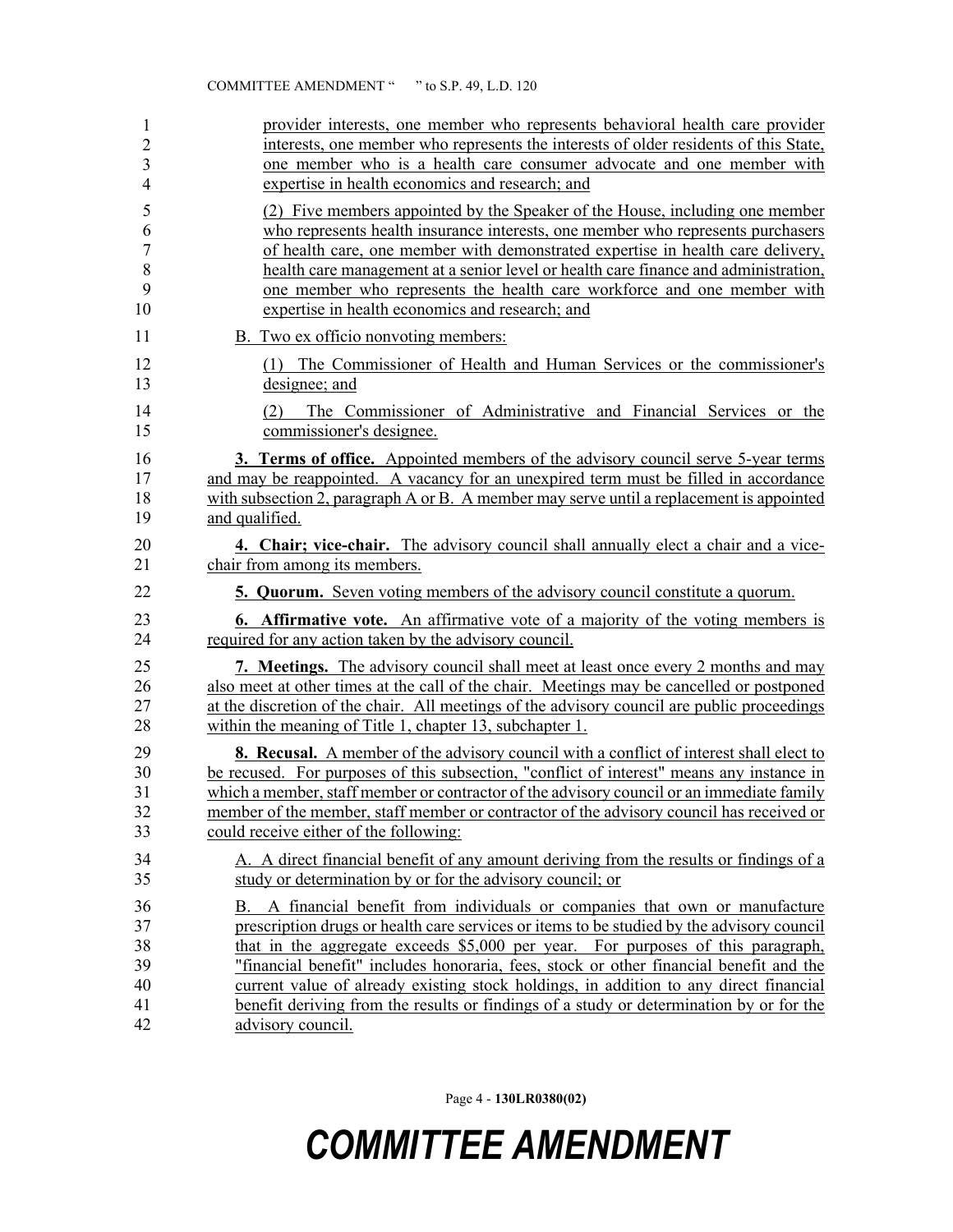| 1                                            |                                                                                                                                                                                                                                                                                                                                                                                                                                                                                                                                                                                                                                                              | §3124. Annual public hearing                                                                                                                                                                                                                                                                                                                                                                                                                   |  |           |                  |  |
|----------------------------------------------|--------------------------------------------------------------------------------------------------------------------------------------------------------------------------------------------------------------------------------------------------------------------------------------------------------------------------------------------------------------------------------------------------------------------------------------------------------------------------------------------------------------------------------------------------------------------------------------------------------------------------------------------------------------|------------------------------------------------------------------------------------------------------------------------------------------------------------------------------------------------------------------------------------------------------------------------------------------------------------------------------------------------------------------------------------------------------------------------------------------------|--|-----------|------------------|--|
| $\overline{c}$                               | Beginning in 2022, the office shall convene an annual public hearing on cost trends no                                                                                                                                                                                                                                                                                                                                                                                                                                                                                                                                                                       |                                                                                                                                                                                                                                                                                                                                                                                                                                                |  |           |                  |  |
| $\overline{\mathbf{3}}$                      | later than October 1st. The hearing must provide an opportunity for public comment on                                                                                                                                                                                                                                                                                                                                                                                                                                                                                                                                                                        |                                                                                                                                                                                                                                                                                                                                                                                                                                                |  |           |                  |  |
| $\overline{4}$                               | health care cost trends. The executive director shall preside over the hearing.                                                                                                                                                                                                                                                                                                                                                                                                                                                                                                                                                                              |                                                                                                                                                                                                                                                                                                                                                                                                                                                |  |           |                  |  |
| 5                                            |                                                                                                                                                                                                                                                                                                                                                                                                                                                                                                                                                                                                                                                              | §3125. Annual report                                                                                                                                                                                                                                                                                                                                                                                                                           |  |           |                  |  |
| 6                                            |                                                                                                                                                                                                                                                                                                                                                                                                                                                                                                                                                                                                                                                              | No later than January 1, 2023 and annually thereafter, the office shall submit a report                                                                                                                                                                                                                                                                                                                                                        |  |           |                  |  |
| $\boldsymbol{7}$                             |                                                                                                                                                                                                                                                                                                                                                                                                                                                                                                                                                                                                                                                              | to the Governor, the legislative oversight committee and the advisory council of its findings                                                                                                                                                                                                                                                                                                                                                  |  |           |                  |  |
| 8<br>9                                       |                                                                                                                                                                                                                                                                                                                                                                                                                                                                                                                                                                                                                                                              | in accordance with this chapter. The report must include a summary of comments received<br>at the annual public hearing convened under section 3124.                                                                                                                                                                                                                                                                                           |  |           |                  |  |
| 10                                           |                                                                                                                                                                                                                                                                                                                                                                                                                                                                                                                                                                                                                                                              | Sec. 4. 5 MRSA §12004-I, sub-§31-B is enacted to read:                                                                                                                                                                                                                                                                                                                                                                                         |  |           |                  |  |
| 11                                           | $31 - B$ .                                                                                                                                                                                                                                                                                                                                                                                                                                                                                                                                                                                                                                                   |                                                                                                                                                                                                                                                                                                                                                                                                                                                |  |           |                  |  |
| 12<br>13                                     | <b>Health Care</b>                                                                                                                                                                                                                                                                                                                                                                                                                                                                                                                                                                                                                                           | <b>Advisory Council on Affordable Health Expenses Only</b><br>Care                                                                                                                                                                                                                                                                                                                                                                             |  |           | 5 MRSA<br>\$3123 |  |
| 14<br>15<br>16<br>17<br>18<br>19<br>20<br>21 | Sec. 5. Annual reports for 2023 and 2024. The annual reports due pursuant to<br>the Maine Revised Statutes, Title 5, section 3125 for the calendar years 2023 and 2024<br>must include, in addition to the requirements contained in section 3125, recommendations<br>to the joint standing committees of the Legislature having jurisdiction over health coverage,<br>insurance and health and human services matters regarding how to ensure appropriate<br>public health infrastructure throughout the State and how to develop the most effective<br>consumer resource for health care issues that extend beyond access to health insurance<br>coverage. |                                                                                                                                                                                                                                                                                                                                                                                                                                                |  |           |                  |  |
| 22<br>23<br>24<br>25<br>26<br>27             | 4 years.                                                                                                                                                                                                                                                                                                                                                                                                                                                                                                                                                                                                                                                     | Sec. 6. Staggered terms; Advisory Council on Affordable Health Care.<br>Notwithstanding the Maine Revised Statutes, Title 5, section 3123, subsection 3, of the<br>members initially appointed to the Advisory Council on Affordable Health Care, 4<br>members must be appointed to serve initial terms of 2 years, 4 members must be appointed<br>to serve initial terms of 3 years and 3 members must be appointed to serve initial terms of |  |           |                  |  |
| 28<br>29                                     | allocations are made.                                                                                                                                                                                                                                                                                                                                                                                                                                                                                                                                                                                                                                        | Sec. 7. Appropriations and allocations. The following appropriations and                                                                                                                                                                                                                                                                                                                                                                       |  |           |                  |  |
| 30                                           |                                                                                                                                                                                                                                                                                                                                                                                                                                                                                                                                                                                                                                                              | <b>OFFICE OF AFFORDABLE HEALTH CARE</b>                                                                                                                                                                                                                                                                                                                                                                                                        |  |           |                  |  |
| 31                                           |                                                                                                                                                                                                                                                                                                                                                                                                                                                                                                                                                                                                                                                              | <b>Office of Affordable Health Care N364</b>                                                                                                                                                                                                                                                                                                                                                                                                   |  |           |                  |  |
| 32<br>33<br>34                               | Initiative: Establishes and appropriates funds for the costs of one Director position, one<br>Public Service Coordinator II position, one Office Specialist II position and related costs<br>for the new Office of Affordable Health Care beginning October 1, 2021.                                                                                                                                                                                                                                                                                                                                                                                         |                                                                                                                                                                                                                                                                                                                                                                                                                                                |  |           |                  |  |
| 35                                           | <b>GENERAL FUND</b>                                                                                                                                                                                                                                                                                                                                                                                                                                                                                                                                                                                                                                          |                                                                                                                                                                                                                                                                                                                                                                                                                                                |  | 2021-22   | 2022-23          |  |
| 36                                           |                                                                                                                                                                                                                                                                                                                                                                                                                                                                                                                                                                                                                                                              | POSITIONS - LEGISLATIVE COUNT                                                                                                                                                                                                                                                                                                                                                                                                                  |  | 3.000     | 3.000            |  |
| 37                                           | <b>Personal Services</b>                                                                                                                                                                                                                                                                                                                                                                                                                                                                                                                                                                                                                                     |                                                                                                                                                                                                                                                                                                                                                                                                                                                |  | \$257,085 | \$364,769        |  |
| 38<br>39                                     | All Other                                                                                                                                                                                                                                                                                                                                                                                                                                                                                                                                                                                                                                                    |                                                                                                                                                                                                                                                                                                                                                                                                                                                |  | \$34,297  | \$39,062         |  |
| 40                                           |                                                                                                                                                                                                                                                                                                                                                                                                                                                                                                                                                                                                                                                              | <b>GENERAL FUND TOTAL</b>                                                                                                                                                                                                                                                                                                                                                                                                                      |  | \$291,382 | \$403,831        |  |
| 41                                           | ,                                                                                                                                                                                                                                                                                                                                                                                                                                                                                                                                                                                                                                                            |                                                                                                                                                                                                                                                                                                                                                                                                                                                |  |           |                  |  |

Page 5 - **130LR0380(02)**